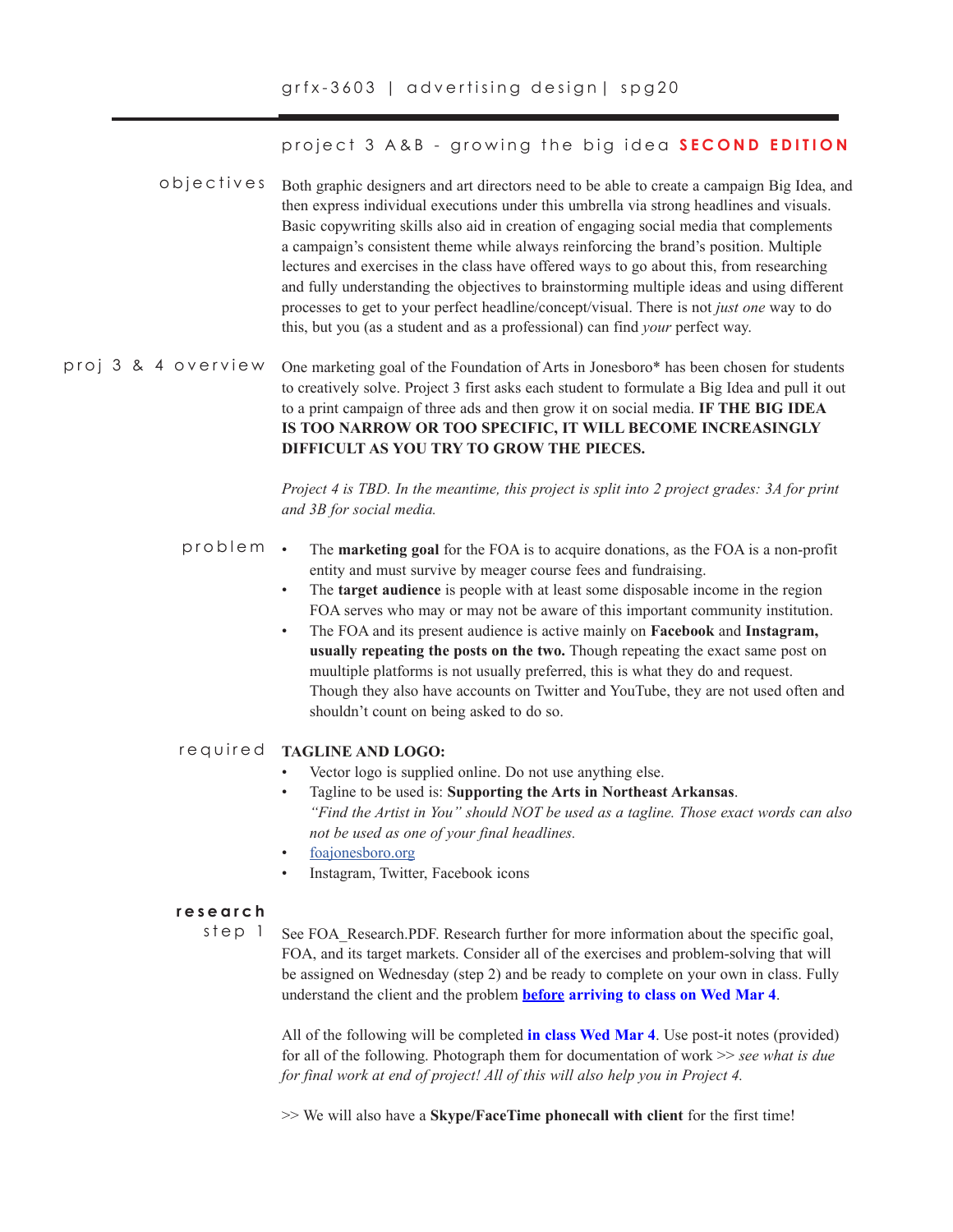# step 2 **PROBLEM/TASK:**

step 2 (cont.) Consider a Problem/Task relationship for your assigned goal by understanding the FOA as it presently stands (explained further in class). **"Try to be honest about where your brand is at the moment and how it is really seen. You can't change perceptions if you don't know where your issues lie."** 

- In order to reach the goal, what is/are the problem(s)? If there are many, concentrate on one.
- What is the main task to remedy this problem? You will have many, but attempt to come up with the main task you must achieve to fix the problem. Keep this simple. *For example:*

If the problem is that people don't know that FOA offers ceramics classes, the real problem is *why* don't they know. What is the real problem(s)? Is it a lack of advertising in the area? If advertising exists, is it in the wrong media? Once the problem is clearly identified, the fix is obvious.

# **A.I.D.A.:**

- What **action** do you want the consumer to take? Go beyond awareness of the FOA. Is it to go to a website? To call a phone number? If it is to sign up for a class or donate money, the action also needs to include how this could be done.
- Consider what gets the attention, engages interest, and causes a desire for this product or service? How can you funnel your target market to the desired action listed above? *For example:*

If the action desired is to get the community to install an FOA app on their phones for notifications, how will you get people to really want to do this?

# **STRATEGIES/TACTICS:**

- *• Remember the strategy is to go down the river, while the tactic is to take a boat.*
- Considering the task(s) of remedying the problem(s) you've identified and the action you want the consumer to take, formulate some strategies beyond creating print advertisements. Consider events, online promotions, and anything else that makes sense in reaching the target market.
- Once you have a list of strategies, narrow this down to 2.
- For each of these 2 strategies, consider multiple tactics to achieve this. *For example:*

Your goal is to increase involvement of the community in performance theatre. If a strategy is to reach out to high school theatre departments in the area, then a strategy could be to send an invitation to the opening night of the latest FOA performance with free V.I.P. front row seats.

# **FEATURES/BENEFITS:**

Make a list of the Features and Benefits of the specific FOA product/service. The features and benefits of the overall organization FOA can also be explored, but that is not the campaign you are creating. **You are not advertising the entire FOA. It is assumed that the target market already knows that the FOA exists**, though the market may not know the specifics.

- First think of the features of your specific product/service of the FOA.
- Distill this to three features.
- Then for each feature, do multiple steps of **"SO WHAT?"** until you get to a solid benefit. If it doesn't correspond to an emotional reaction, you're still at a feature. (And if you've gotten to "So they can lead a happy life", back up one.)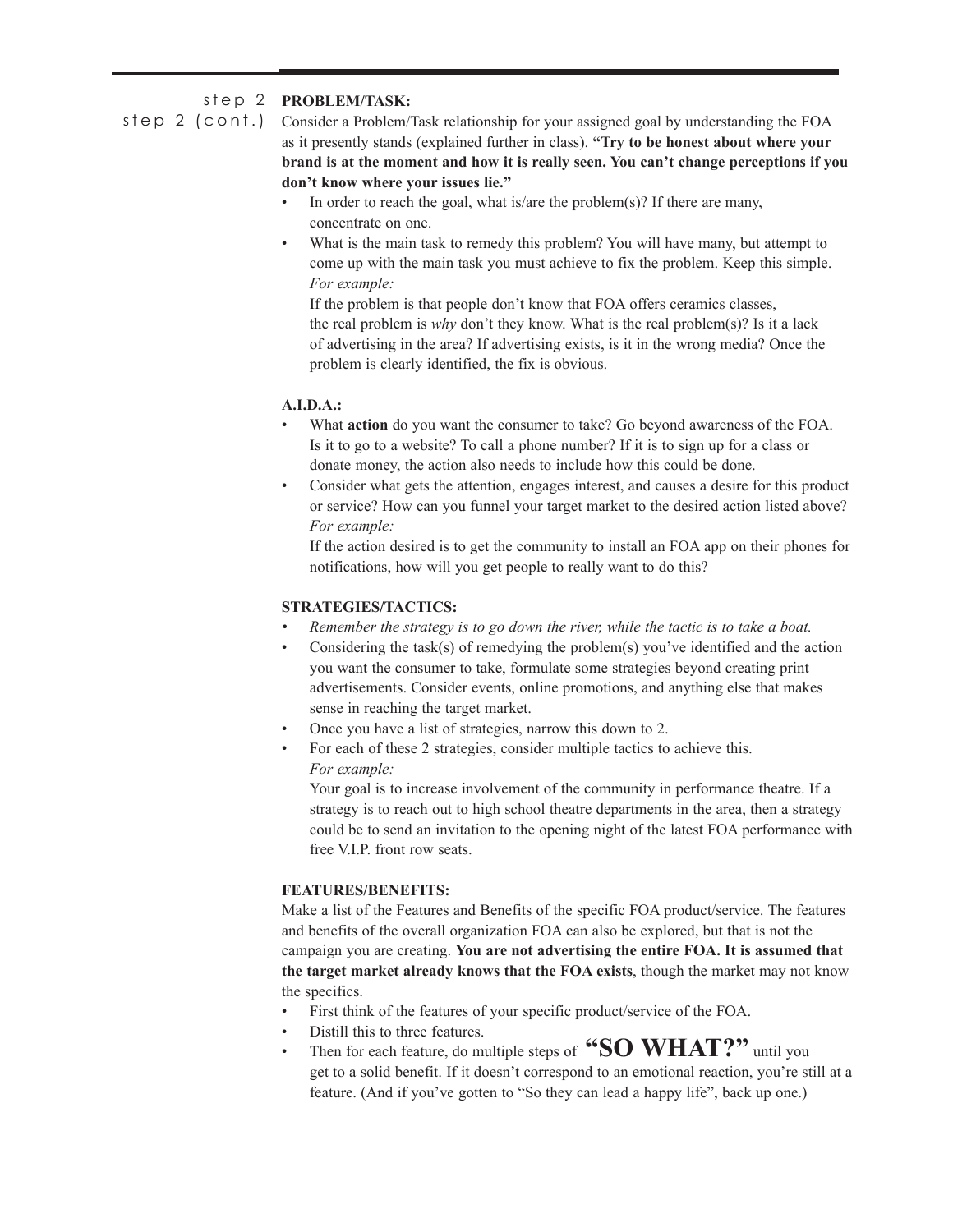step 3 Begin headlines and sketches by brainstorming first. You will be asked to show evidence **of the method(s) that you used to create the headlines.** You will have Post-It notes. You can mind-map. You can write emails to your grandparents. Et Cetera. First, there will be only exercises to start thinking in class.

> Now that your brain is full of information, but also ready to start executing creative, start Step 4!

> What one comes up FIRST – the Big Idea, the headlines, or the visuals – depends on the person and her/his creative process as it relates to the subject. However, once headlines and visual are refined, be sure they all respond to the same Big Idea. Remember that if the Big Idea truly is big enough, multiple executions within the campaign should be easy to formulate.

# **HEADLINES AND SKETCHES - 25 IDEAS** step 4

Draw quick sketches next to your headlines if you would like, as this may help you considerably if you are used to thinking only visually to solve problems.

- Note: **None of your ads may use the tagline as the headline, yet all of your ads must include the logo and tagline.** Body copy is optional. If student chooses to use it, one can use Placeholder Copy or actually write all or part of it.
- Create *at least* **25 strong headlines** with quick sketches or layout ideas next to them. *25 is the ABSOLUTE MINIMUM. It is suggested you do more.*

## **DUE Wed Mar 11**

*Our world went crazy* 

Professor will briefly discuss with students, but not necessarily pick only four of these. Some headlines may need to be developed further or some may be too redundant. These four headlines should support four completely separate Big Ideas. **Work day provided.** 

*right about here.* 

step 5

**4 BEST IDEAS -** Now refine the visuals (if they exist beyond amazing typography). **You must be an excellent designer in tandem with a great IDEA person at every step.**  Create computer layouts of your developed **top four ideas** to the following specs/tips:

- **• 8 in. w x 10.5 in. h,** full bleed optional.
- **• Headlines must be included. Tagline and logo must be included.**
- They must continue under the campaign think consistency in style, photography, focus, idea, etc., but not the exact same thing over and over again.
- Avoid see-and-say (for example, "He's as big as a house" with a picture of a person the size of a house.). Push yourself past this.
- Images may be FPO, but typography must be final level. **Typography should never be an afterthought.**
- Ads must also not be such an abstract connection that nobody would get the message but you.
- It must not just be "pretty." Style cannot override the message.

Create one multi-page PDF. Name this file **YOUR LAST NAME\_Proj3\_Step5**.PDF\***.**

- Place this in the **PROJECT 3** folder for this class.
- **• DUE Mon Mar 30 Wed Apr 1, 8:45am**
- **• Also post PDF to thread** on Slack by **9am** that will be started by Prof. Nikki. Be ready to discuss in Slack.
- 1 ad will be picked and student should move on to the next step.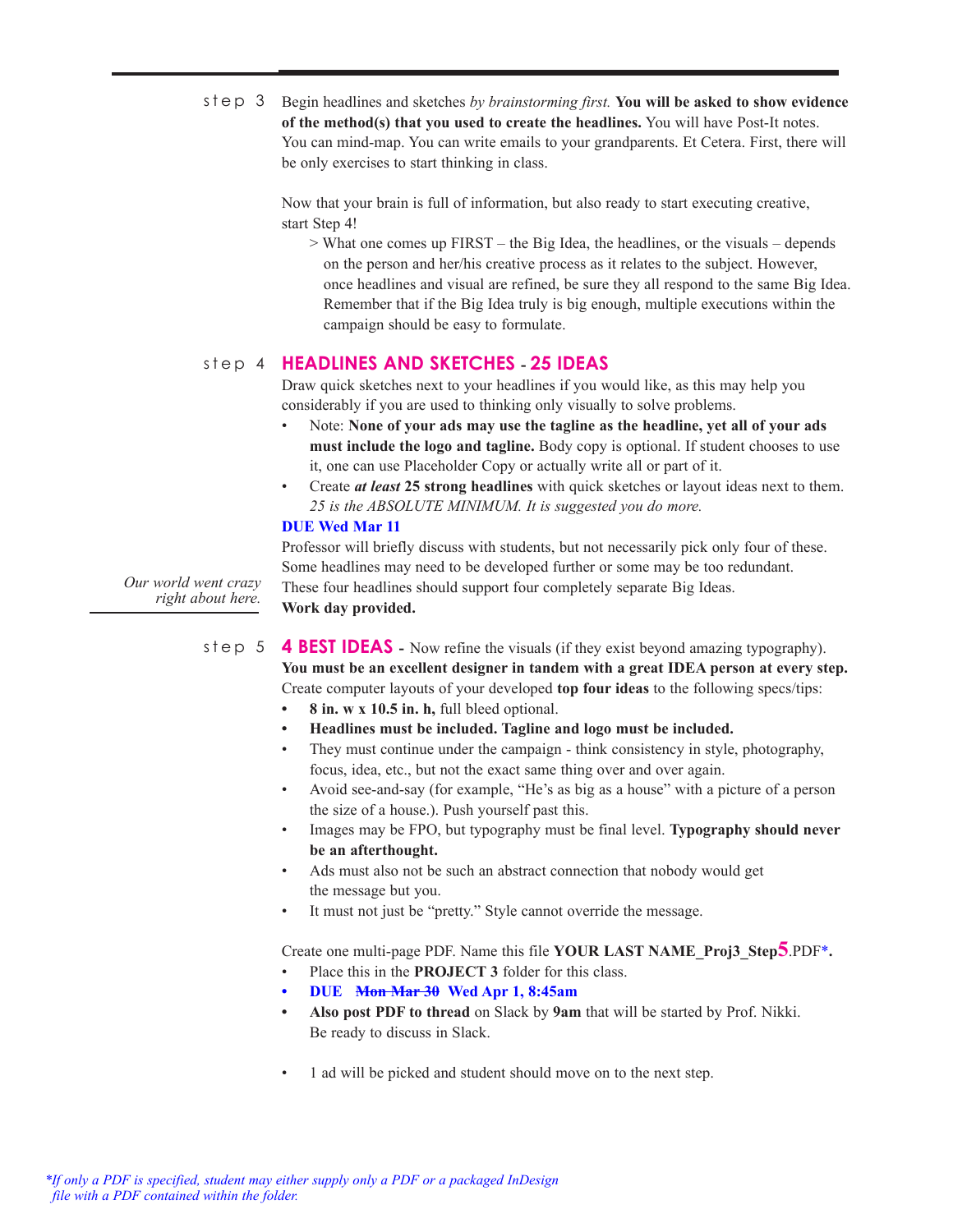# step 6 BEST AD PICKED = BIG IDEA **CREATE +2 MORE ADS FOR PRINT CAMPAIGN**

One campaign Big Idea will be picked/discussed from your four ads. It is likely that only one ad will be extended out to a campaign, but having created the other ads in previous steps will better inform your creative decisions.

- You must then create a **two more ads for a full campaign of three print ads.**
- This means new headlines and visuals that should all relate to your first ad to create a cohesive campaign. This does not mean using the same exact headline and changing out the visual three times, nor does it mean the exact same visual with two new headlines. Consistency, but not copying. CAMPAIGN.
- **• All of these must be created on the computer to the level of final art**, but talk to Prof Nikki before you purchase anything.

**>** Whether you use InDesign or Illustrator, create a multi-page PDF of your **three ads** to turn in. Name the file **YOUR LAST NAME\_Proj3\_Step6.**PDF\*. Place in your **PROJECT 3** folder on Google Drive for this class.

- **• DUE Wed Apr 1**. **Fri Apr 3, noon Mon Apr 6, 8:45am**
- **• Also post PDF to thread** on Slack by **9am** that will be started by Prof. Nikki. Be ready to discuss in Slack. Prof. Nikki will reply individually to student with any suggestions for further revisions.

**STEPS ARE NOT NECESSARILY LISTED IN ORDER BY DATES. PLEASE NOTE ALL DUE DATES** 

*Wed Apr 8: Lecture about Social Media and Creating Content for Instagram.* Lecture will be available by Tuesday, April 7th. **Student should watch and have at least one question/comment.** Group video conversation online using a group **Zoom**. See Slack for directions about how to join.

### **KEEP REVISING PRINT AS YOU BEGIN SOCIAL MEDIA** step 7

Student should make any revisions and create final work for this campaign of three print ads using either Illustrator or InDesign for layout (Photoshop only for support files). Whether you use InDesign or Illustrator, create a multi-page PDF of your three ads to turn in. Name the file YOUR LAST NAME\_Proj3\_Step7.PDF\*. Place in your **PROJECT 3** folder on Google Drive for this class.

**• DUE Wed Apr 8 Wed Apr 15, 8:45am**

**• Also post PDF to thread** on Slack by **9am** that will be started by Prof. Nikki. Be ready to discuss in Slack. Prof. Nikki will reply individually to student with any suggestions for further revisions. Student should continue to revise work to be perfect, individually asking Prof. Nikki for feedback if necessary.

### **INSTAGRAM**  step 8

Now that you have a good grasp of your Big Idea brought to life and with multiple rounds of headlines already written, consider great ways to post about your product/brand/service in Instagram. Remember that you want to sound authentic, but you must also fall under the Big Idea.

- First, be comfortable in Instagram if you are not already! Then research what FOA presently does, which obviously pulls from its Facebook posts. You should be wordy like they are because their followers like that, but also use **website link(s)**, **trending issues** that are relevant, **#conversations**, **@call-outs**, images, and videos.
- Create visual and verbal content for **at least 15 different rough ideas for Instagram posts**. Use FPO (For Placement Only) images for this first round if you need to suggest an image or style you'd like to create.

*see next page*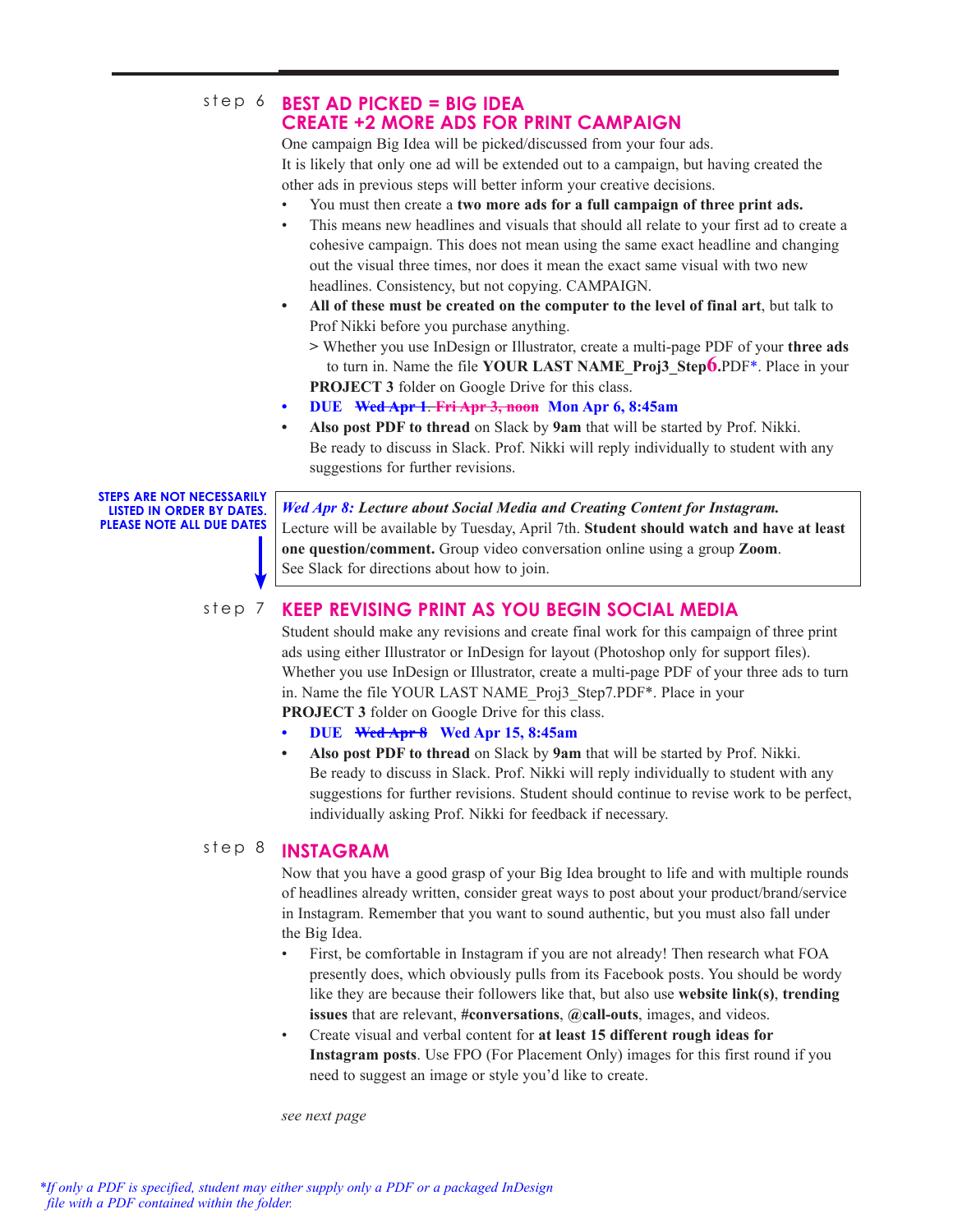# step 8 (cont.) Use the InDesign Instagram\_POSTS\_TEMPLATE packaged file by this project sheet on webpage for this course. File : Save As **YOUR LAST NAME\_Proj3\_Step8**.INDD.

- First, relink all images in the packaged file for a complete template.
- Open the Layers palette (Window : Layers). You will only work with the unlocked layers to input an image and text.



• Use the premade Character Style (Window : Styles : Character Styles) to easily format text for any call-out, hashtag, or link.



When complete, File : Package with Fonts, Links, and PDF. Place in your **PROJECT 3** folder on Google Drive for this class.

| ✔ Copy Fonts (Except activated from Adobe Fonts and non-Adobe CJK fonts)                                 |  |  |  |  |  |  |  |  |
|----------------------------------------------------------------------------------------------------------|--|--|--|--|--|--|--|--|
| Copy Linked Graphics                                                                                     |  |  |  |  |  |  |  |  |
| Update Graphic Links In Package                                                                          |  |  |  |  |  |  |  |  |
| Use Document Hyphenation Exceptions Only<br>Include Fonts and Links From Hidden and Non-Printing Content |  |  |  |  |  |  |  |  |
| Include IDML                                                                                             |  |  |  |  |  |  |  |  |
| [High Quality Print]<br>$\blacksquare$ Include PDF(Print)<br>Select PDF Preset:                          |  |  |  |  |  |  |  |  |

## **• DUE Wed Mon Apr 6 Mon Apr 13, 8:45am**

**• Also post PDF to thread** on Slack by **9am** that will be started by Prof. Nikki. Be ready to discuss in Slack. Your **10 best posts** will be picked to revise or use as is.

#### Open **YOUR LAST NAME\_Proj3 Step8**.INDD ^^^ step 9

and File : Save As **YOUR LAST NAME\_Proj3\_Step9**.INDD.

- Reformat so that only the 10 best, possible revised posts are visible.
- You may need to unlock layers to delete them by clicking the padlock icon in the Layers palette.

*see next page*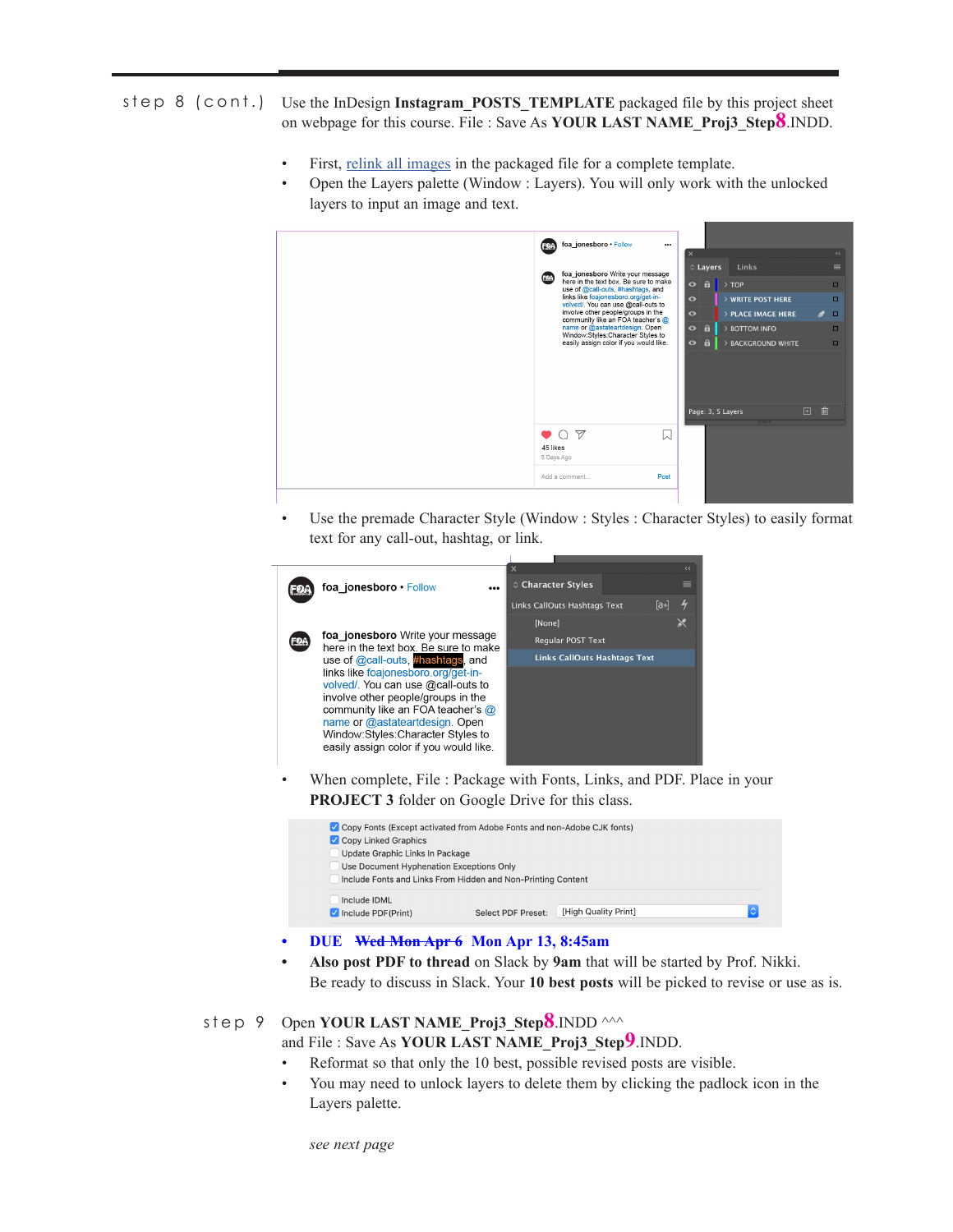| step 9 (cont.) | Remove any unused pages using the Pages palette (Window: Pages).<br>$\bullet$<br>When complete, File : Package again with Fonts, Links, and PDF. Place in your<br><b>PROJECT 3</b> folder on Google Drive for this class.                     |  |  |  |  |  |
|----------------|-----------------------------------------------------------------------------------------------------------------------------------------------------------------------------------------------------------------------------------------------|--|--|--|--|--|
|                | Copy Fonts (Except activated from Adobe Fonts and non-Adobe CJK fonts)<br>Copy Linked Graphics<br>Update Graphic Links In Package<br>Use Document Hyphenation Exceptions Only<br>Include Fonts and Links From Hidden and Non-Printing Content |  |  |  |  |  |
|                | Include IDML<br>$ \hat{\mathbf{c}} $<br>Select PDF Preset: [High Quality Print]<br>Include PDF(Print)                                                                                                                                         |  |  |  |  |  |
|                | DUE Wed Mon Apr 13 Mon Apr 20, 8:45am<br>٠<br>Also post PDF to thread on Slack by 9am that will be started by Prof. Nikki.                                                                                                                    |  |  |  |  |  |
| step 10        | Make any revisions after critique. Midway critique available (not required) Wed Apr 22.                                                                                                                                                       |  |  |  |  |  |
| what is due    | All final work (see below) DUE Mon Apr 27, 8:45am.                                                                                                                                                                                            |  |  |  |  |  |
|                | Arrange the following in a multi-page document using InDesign.                                                                                                                                                                                |  |  |  |  |  |
|                | > The document should be created as Letter-sized (8.5 x 11 inches).                                                                                                                                                                           |  |  |  |  |  |
|                | > Save the file as YOUR LAST NAME_Proj3_FIN.INDD.                                                                                                                                                                                             |  |  |  |  |  |
|                | The document should contain the following. For the most efficient file build, just move                                                                                                                                                       |  |  |  |  |  |
|                | pages between documents in InDesign and place any Illustrator files in an image box.                                                                                                                                                          |  |  |  |  |  |
|                | Photo and written documentation from steps 1-2.                                                                                                                                                                                               |  |  |  |  |  |
|                | 3 final ads created in either InDesign or Illustrator.<br>$\bullet$                                                                                                                                                                           |  |  |  |  |  |
|                | (Remember, all ads should be 8 inches x 10.5 inches.)                                                                                                                                                                                         |  |  |  |  |  |
|                | InDesign template file containing 10 final Instagram mock-ups posts.<br>$\bullet$                                                                                                                                                             |  |  |  |  |  |
|                | Extra Credit page also included if created.<br>$\bullet$                                                                                                                                                                                      |  |  |  |  |  |
|                | When complete, File : Package again with Fonts, Links, and PDF. Place in your<br><b>PROJECT 3</b> folder on Google Drive for this class. Also post PDF to thread on Slack by<br>9am that will be started by Prof. Nikki.                      |  |  |  |  |  |
| evaluation     | You will be graded on the following:                                                                                                                                                                                                          |  |  |  |  |  |
|                | Directions were followed accurately with absolutely no errors.                                                                                                                                                                                |  |  |  |  |  |
|                | All work for all steps completed.<br>$\bullet$                                                                                                                                                                                                |  |  |  |  |  |
|                | Preparation for and participation in Step 2.<br>٠                                                                                                                                                                                             |  |  |  |  |  |
|                | Documentation of group work in Step 2.<br>$\bullet$                                                                                                                                                                                           |  |  |  |  |  |
|                | Documentation of process for headline ideation.<br>٠                                                                                                                                                                                          |  |  |  |  |  |
|                | Quality of Big Idea.<br>٠                                                                                                                                                                                                                     |  |  |  |  |  |
|                | Quality of different headlines, showing comprehension of campaign creative under a<br>$\bullet$                                                                                                                                               |  |  |  |  |  |
|                | Big Idea and responding to brand.                                                                                                                                                                                                             |  |  |  |  |  |
|                | Quality of complementary nature of visual (if applicable) to verbal message.<br>$\bullet$                                                                                                                                                     |  |  |  |  |  |
|                | Typographic treatment.<br>٠<br>Layout quality > clear understanding of visual hierarchy to control the read.<br>٠                                                                                                                             |  |  |  |  |  |
|                | Layout quality > clear understanding of shape's relation to space.<br>٠                                                                                                                                                                       |  |  |  |  |  |
|                | Consistency - but not repetition - across campaign executions.<br>٠                                                                                                                                                                           |  |  |  |  |  |
|                | Social media posts display understanding of medium and platform.<br>٠                                                                                                                                                                         |  |  |  |  |  |
|                | Social media posts express campaign.<br>٠                                                                                                                                                                                                     |  |  |  |  |  |
|                | Social media posts do not violate brand.<br>٠                                                                                                                                                                                                 |  |  |  |  |  |
|                | No misspellings.<br>٠                                                                                                                                                                                                                         |  |  |  |  |  |

- Final file functions correctly.
- Final file contains all required materials.
- Final file is named correctly.
- Ambition How much did you challenge yourself? Did you plan your time well?
- Participation in critique.